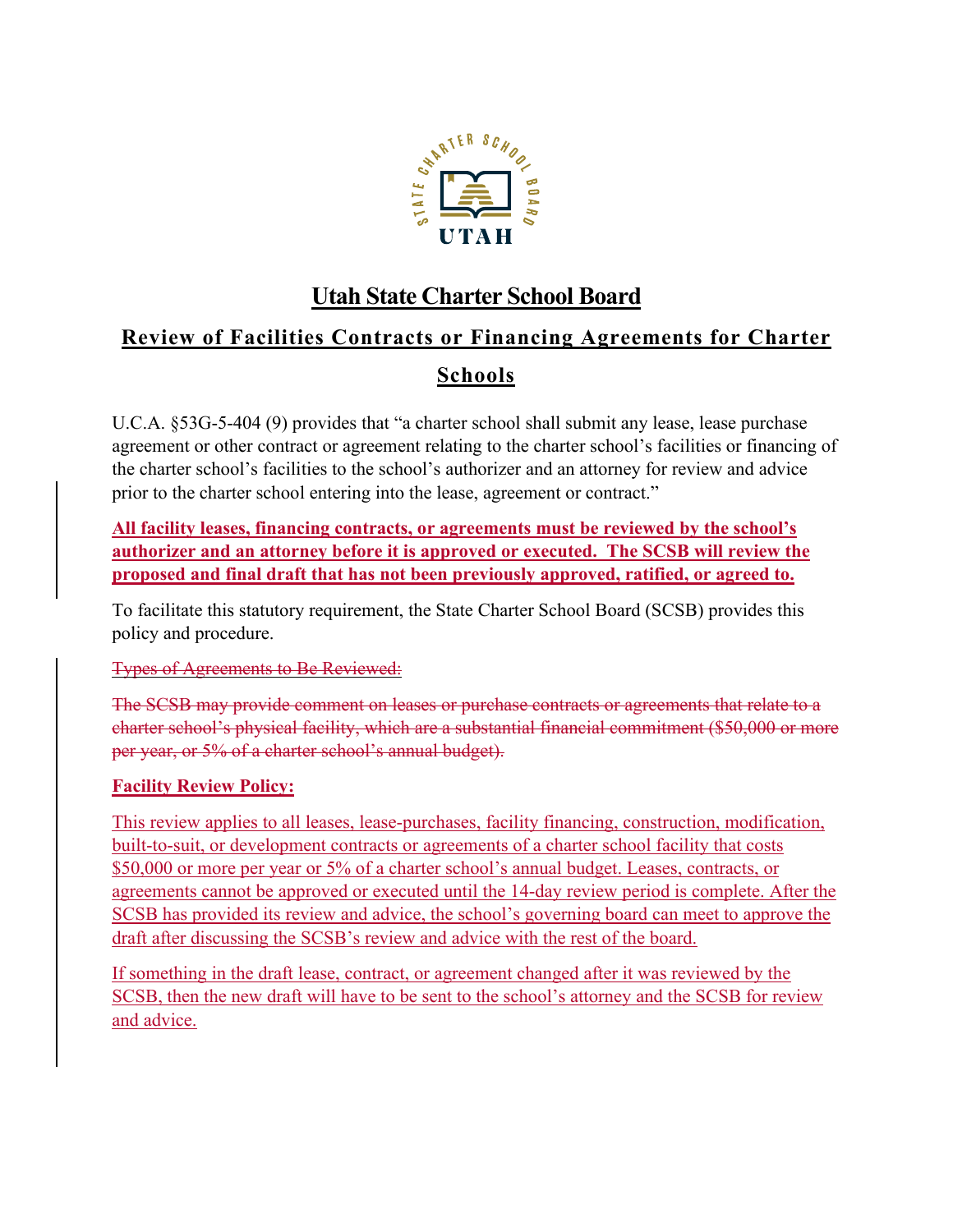#### **Facility Review ProcedureProcess:**

As part of the review process,  $f$ <sub>I</sub> the following documents and information are to be submitted to SCSB staff, via upload into the UCAP system, no later than fourteen days prior to approving the lease, contract, or agreement. Please provide an explanation for any item that was not uploaded. Within fourteen (14)14 days, after all documents have been uploaded, the SCSB will provide its statutory review and advice to the charter school's governing board, director, and business administrator.

- 1. The proposed and final draft of the lease, contract, or agreement subject to review, along with the associated payment or amortization schedule;
- 2. A description about the facility and  $\sigma$  how the lease, contract, or agreement was negotiated; and,
- 2.3.Letter from the school's independent an attorney experienced in Finance and Real Estate who should have no conflicts of interest related to any of the parties in the lease, contract, or agreement affirming review of the lease, contract, or agreement as required by U.C.A. §53G-5-404 (9);
- 3.4.Governing board meeting minutes showing that the charter school governing board has reviewed the proposed and approved the draft lease, contract, or agreement in an open and noticed meeting; and has considered key terms, such as price, term, financing, option to purchase, penalties, and the school's responsibilities; If applicable, minutes should include the reason for going into a closed session and the vote to go into the closed session;
- 5. If applicable, documents relating to the solicitation of the lease, contract, or agreement, such as a copy of the resolution passed by the school's governing board regarding the key terms of the procurement solicitation and other vendors or leases considered;

Note: Request for Proposal (RFP) is required for construction, modifications, additions, or development of any charter school facilities.

Free assistance with your RFP is provided by the [Utah Division of Purchasing and](https://purchasing.utah.gov/for-agencies/courtesy-posting-services/)  General Services – [Courtesy Posting Services.](https://purchasing.utah.gov/for-agencies/courtesy-posting-services/).

They provide anywhere from will provide a quick review of your proposal, to a review that ensures compliance with the Utah procurement and administrative code, or they can help with the whole procurement process from the beginning to the end.

of how the lease, contract,